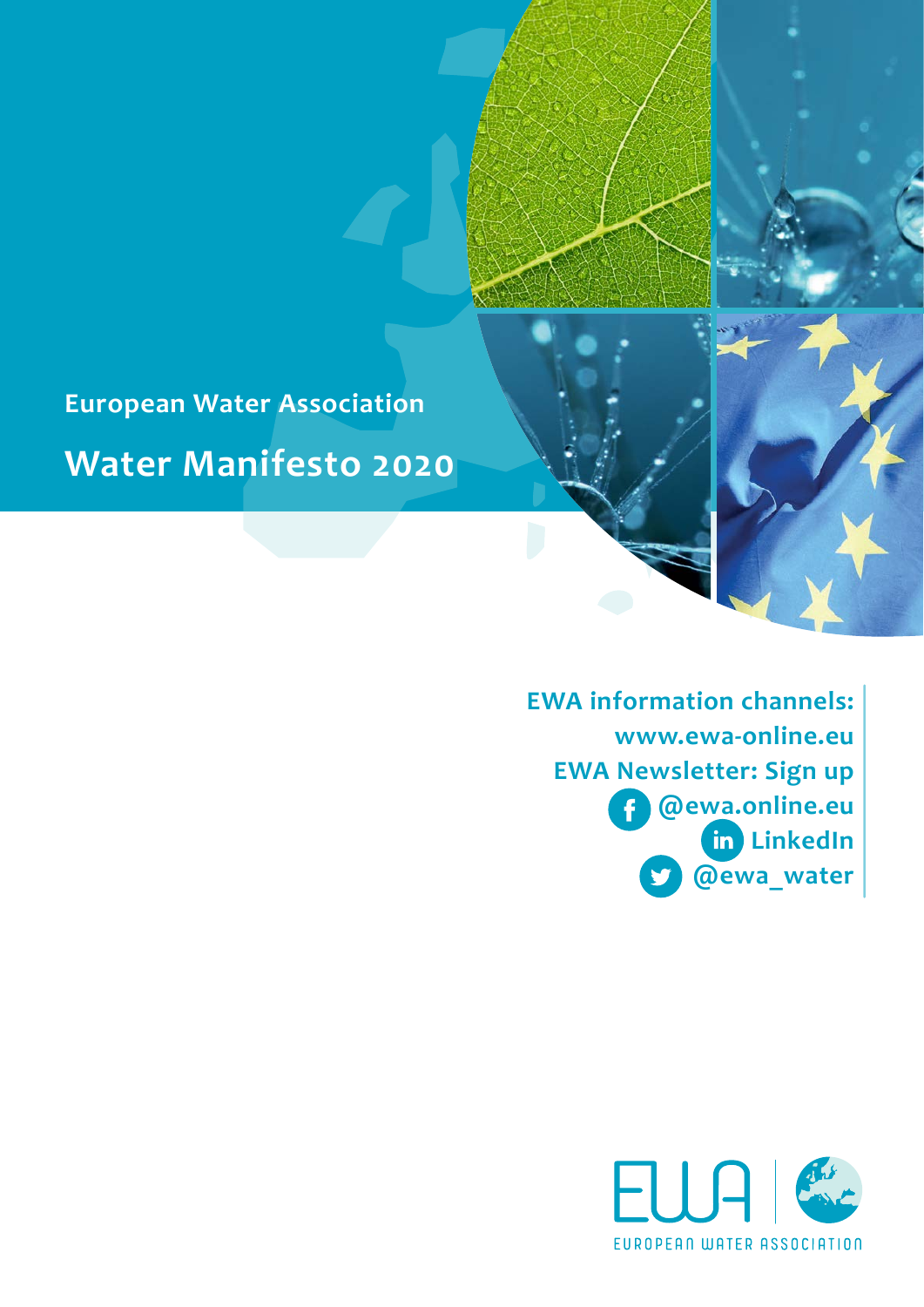#### EWA Water Manisfesto 2020

*Although currently available scientific evidence indicates that COVID-19 is not spread through drinking water, the current pandemic and struggle for survival is a stark reminder that protection against epidemics and other public health risks is inseparable from the protection of the environment and our water resources.* 

Water is an essential resource for the functioning of our society. Our economy, our energy and food production, our jobs and health can only contribute to our welfare if there is sufficient availability of good quality water and water-related risks are mitigated. In order to achieve this, will not only depend on man-made technology, but also on the functioning of our natural ecosystems which provide us with the biodiversity and ecosystem services which our society depends on and without which we would compromise attaining the 17 Sustainable Development Goals (SDGs) stipulated by the United Nations. Europe has established a comprehensive legal and governance framework to ensure the sustainable management of its water resources and has made progress in its implementation. However, the economy, land use, demography and the climate are changing at an unprecedented rate exposing us to severe losses of welfare and well-being due to the increasing risks of water scarcity, deteriorating water quality and loss of ecosystem services, as well as to extreme events in the form of floods, stormwater surges and droughts offsetting the progress made in water management.

However, with sufficient political will to make the decisions necessary and allocate the essential resources, we can address all these issues and reduce the risks that these developments pose, and increase the resilience of our social, technical and natural systems to withstand the impact of the risks that we cannot reasonably mitigate. Europe has the tools but needs to allocate resources accordingly and scale up the efforts to implement the legislative framework.

This will require that the potential of the European water governance system is fully exploited and, in particular, that the need to conserve water resources and natural systems is better accounted for in other policy areas (agriculture, energy, chemicals, transport, industry etc.); that legacies of the past are properly addressed; that authorities charged with water management tasks are properly resourced and staffed; and that financial resources are made available for maintenance of water infrastructure and the necessary new investments in order to rise to the challenge. It will also require research and innovation in areas such as the development and improvement of nature-based solutions, resource protection, innovative finance and cost-sharing mechanisms and cost-control systems, infrastructure asset management, joined-up green-grey infrastructure solutions and urban water systems, and the use of alternative sources of water.

The Green Deal, the policy initiatives set by the European Commission, and the political decisions for reanimating the European economy and recovery from the Corona crisis need also to address the other major challenges of our time and ensure that efforts and resources are invested in making Europe resilient to the hazards they represent for wellbeing and welfare, e.g. by ensuring investments in low-carbon infrastructure.

## **1. Nature-based Solutions to Respond to Climate Change**



Foto: © jozsitoeroe / Fotolia

The world's climate is changing and the consequences are now clearly felt e.g. by the increased risk of flooding and droughts. Whilst the economic and social consequences of the impact of flooding on critical infrastructure, property and human and natural habitats are immediately obvious, the prolonged droughts equally brings risks e.g. for drinking water production from surface water and, on a longer time scale, from ground water, as well as for food production and ecosystem services, putting biodiversity and jobs at risk. More frequent and more severe intensity rainfall events can cause substantial urban flooding problems. Cities are increasingly vulnerable to flooding resulting from changing precipitation patterns because of rapid urbanization, impervious surfaces, the presence of complex infrastructure in the cities as well as land use patterns limiting the retention of precipitation upstream of the cities.

Similarly, in regions or periods with decreasing volumetric rainfall trends, there may be severe effects on water availability and thus also on water-dependent human and economic activity, and nature.

Traditionally, water management has depended heavily on classical civil engineering "grey" infrastructure solutions such as dams, canals, levees, pumps, pipes and treatment facilities. With the uncertainties linked to climate change and social and economic development, the inherent flexibility of solutions harnessing nature's ability to retain and store water become interesting as cost-effective options to fully or partially replace classical civil engineering options. Furthermore, it is important to restore ecosystem services where they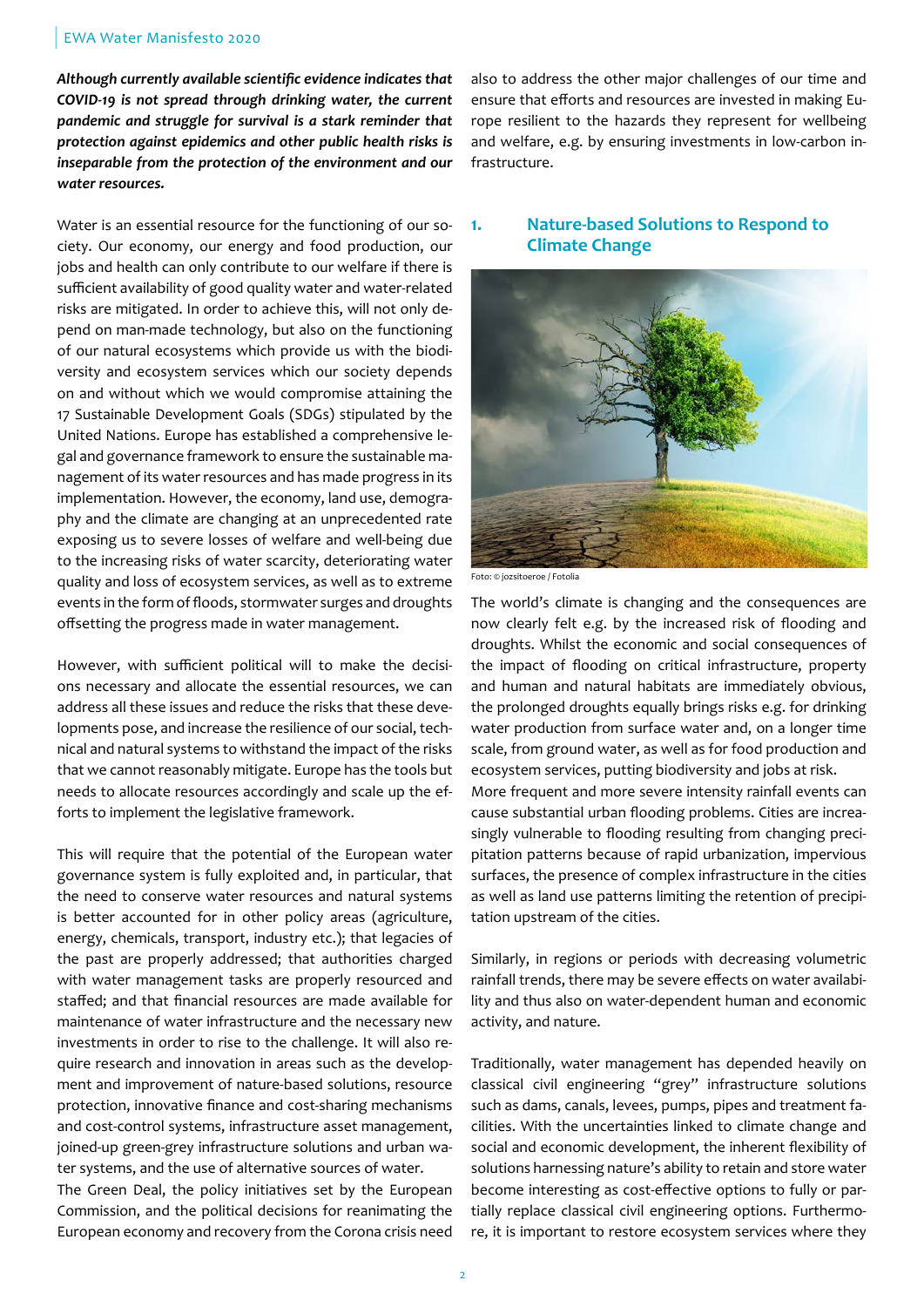#### EWA Water Manisfesto 2020

have been lost due to human intervention, especially when combined with measures to strengthen resilience to extreme events. The use of such nature-based solutions furthermore often does not entail the loss of important ecosystem services typically associated with traditional civil engineering solutions.

Options for nature-based solutions include new urban drainage approaches, "blue-green" stormwater urban infrastructure, establishment of permeable urban surfaces, green roofs, re-establishment of meadows and floodplains, re-connection of wetlands, and afforestation. These solutions are typically multifunctional and can deliver a multitude of benefits for both water management and flood risk management, in addition to other benefits associated with water use and protection against too much or too little water.

### **EWA calls for**

- **→ Systematic compulsory assessment of and preference in water infrastructure, whenever possible, for flexible, multifunctional nature-based solutions combined with measures to strengthen resilience to extreme events (EU role: CIS guidance, capacity building, conditionalities in EU funding instruments).**
- **→** Systematic compulsory assessment and, wherever pos**sible, use of nature-based solutions to restore ecosystems and their services to comply with the WFD requirement of Good Ecological Status where these services have been lost (EU role: enforcement, CIS Guidance, capacity building, preference in EU funding instruments).**

## **2. Financing Water Services Investments**

Water and wastewater infrastructures in Europe are ageing and require investments that cannot be delayed to prevent even more expensive and potentially dangerous system failures, loss of resources, water crises, flooding of streets and houses. The requirements of environment, users and consumers have become increasingly demanding. Water services need to plan on a long-term basis when designing, constructing and operating our treatment plants and many millions of kilometres of public pipelines in distribution networks and collection systems which demand 50-100 years of usage.

Adapting water infrastructure to the challenge of climate change is not a one-off task but rather a continuous challenge. In addition to the classical tasks of water infrastructure dealing with drinking water and wastewater collection and disposal, it needs to address heavy rainfall, which is not a drainage problem in the conventional sense. New technical and possibly multifunctional systems are required, which also demands a new definition of responsibilities and financing channels. The Paris Agreement clearly defines the task: ..Making finance flows consistent with [...] climate-resilient development."

Significant investments are required with long-term planning horizons now, and in the coming years to upgrade networks and plants. Wherever possible, no-regret choices should be made using flexible, green solutions that do not become obsolete and can be adapted later by future generations in accordance with developments so as not to pass unnecessary costs to future generations. Long-term approaches must be balanced with an appropriate level of flexibility, allowing rigid infrastructure to be responsive and adapt to a fast-changing environment and to integrate innovative solutions.

Water services are currently affordable to almost everyone in the EU, but investments and any tariffs changes need to ensure that they remain affordable to all citizens in the future.

Foto: ©Lukassek - stock.adobe.com

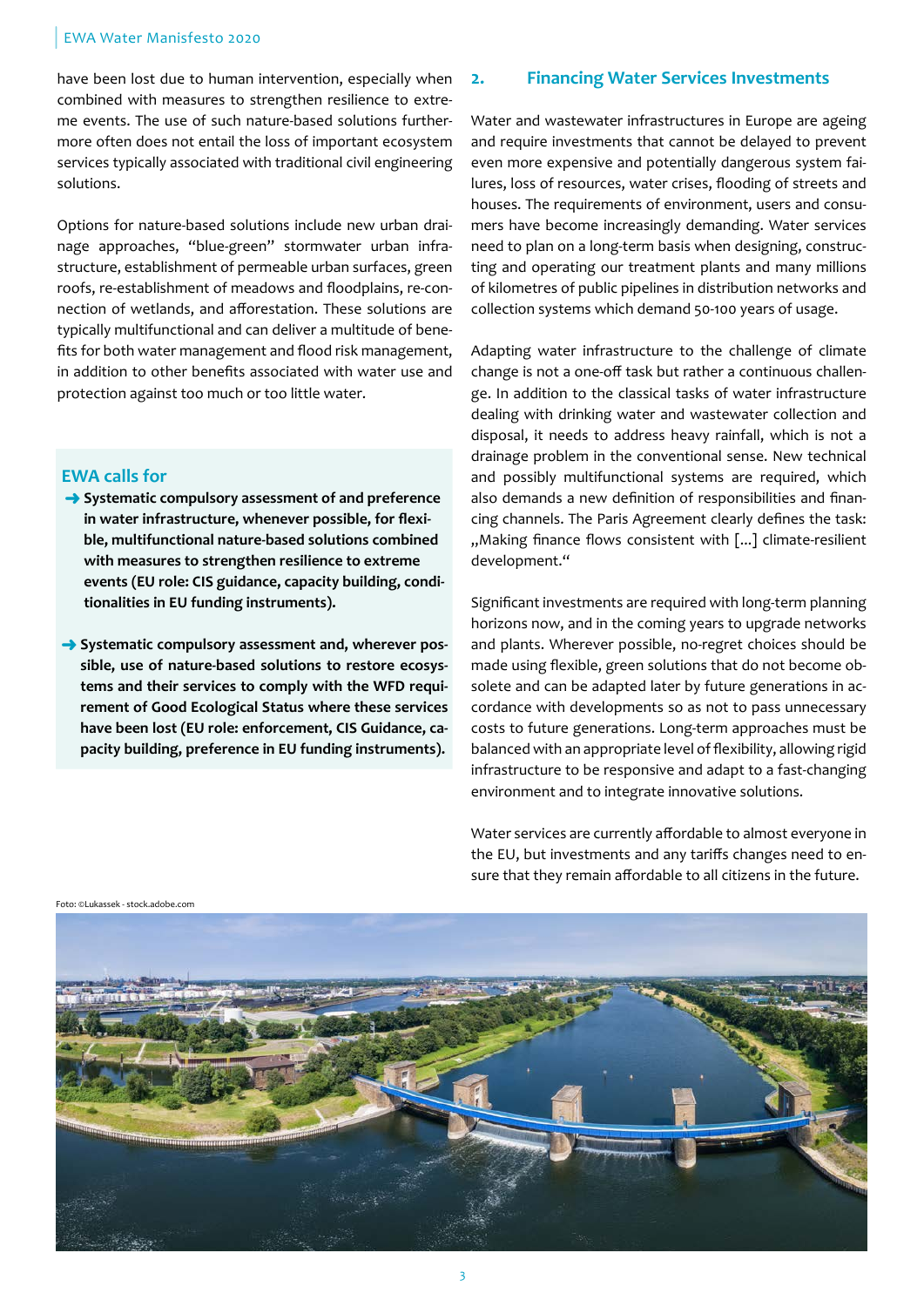#### EWA Water Manisfesto 2020

Cost-effective water services within the EU require effective governance arrangements under the Water Framework Directive. Particularly important areas are:

- $\rightarrow$  Involving all water stakeholders in major decisions on water infrastructure
- $\rightarrow$  Improved harmonisation with other European regulations (agriculture, chemicals, energy, transport etc.) and the phasing out of certain hazardous substances – see *[EWA Position Paper on the Urban Waste Water Treatment](http://www.ewa-online.eu/tl_files/_media/content/documents_pdf/Publications/Water-Manifesto/EWA_position_paper_UWWTD_2.pdf)  [Directive](http://www.ewa-online.eu/tl_files/_media/content/documents_pdf/Publications/Water-Manifesto/EWA_position_paper_UWWTD_2.pdf)*
- $\rightarrow$  Support and incentives for sustainable water infrastructure renewal in Member States which face a difficult socioeconomic situation
- $\rightarrow$  Ensuring that water services are affordable for all and that water pricing is fair, while providing a real incentive to sustainable behaviour and technological innovations

### **EWA calls for :**

- **→ Better communication of the benefits of investments in the water sector, in order to gather public support for governance improvements – with a focus on effectiveness, efficiency and sustainable financing models (EU role: CIS-guidance, capacity building, making financing conditional on good governance, in particular comprehensive stakeholder involvement, policy integration and fair and effective cost-recovery).**
- **Transparent and sustainable decision-making by developing and deploying life cycle cost-based evaluations, reliable indicators building inter alia on European Platform for Life-cycle Thinking and Assessment and developed by the Joint Research Center and effective communication of the value of water.**

## **3. Asset Management and Digitalisation of the Water Infrastructure**

Asset management is essential for ensuring that the water infrastructure is sustainable, including upgrading of the ageing water infrastructure and must include both investment programming, maintenance and efficient operation.

The Water Framework Directive requires Member States' water-pricing policies to follow the 'polluter pays' principle and to take into account the principle of recovery of all costs. However, most water tariffs in the EU cover the costs of everyday operation but are insufficient to provide full coverage for the costs of digitalisation, reconstruction and replacement of existing facilities when reaching the end of their useful lifetime. The cost of providing water services that are not recovered today are necessarily covered through public subsidies or, more likely however, passed on to future generations.

Digitalising the water infrastructure is an essential tool in asset management and is already in progress. It entails tremendous opportunities for efficiency gains by detecting, metering, data processing, modelling, planning, cost optimisation and improving resource and water efficiency. Management systems supported by digital data enable the formulation of proper financing strategies and transparent pricing systems. Digitalisation requires significant investment incompatible with cost recovery levels in most Member States. Building Information Modelling (BIM) is a digitalisation tool which soon will enable water management units to display their processes digitally; from the initial design process up to and including the decommissioning process. This will increase their optimisation potential already at the planning stage.



#### **EWA calls for**

- **Improved transparency on tariff systems and financial cost structures of water services with an explicit focus on the real costs related to the reconstruction, renewal and modernisation of ageing water infrastructure (EU role: CIS guidance, capacity building).**
- **→ Better implementation of the cost recovery principle and adequate tariff systems with social measures to ensure that tariffs are affordable for all (EU role: CIS guidance, capacity building, stricter monitoring and enforcement of the application of the principle and of use by Member States of exemptions under the WFD.**
- **→ Strong support for small and medium enterprises in the digital transition, knowledge sharing within the water community and an aligned education in the water services sector.**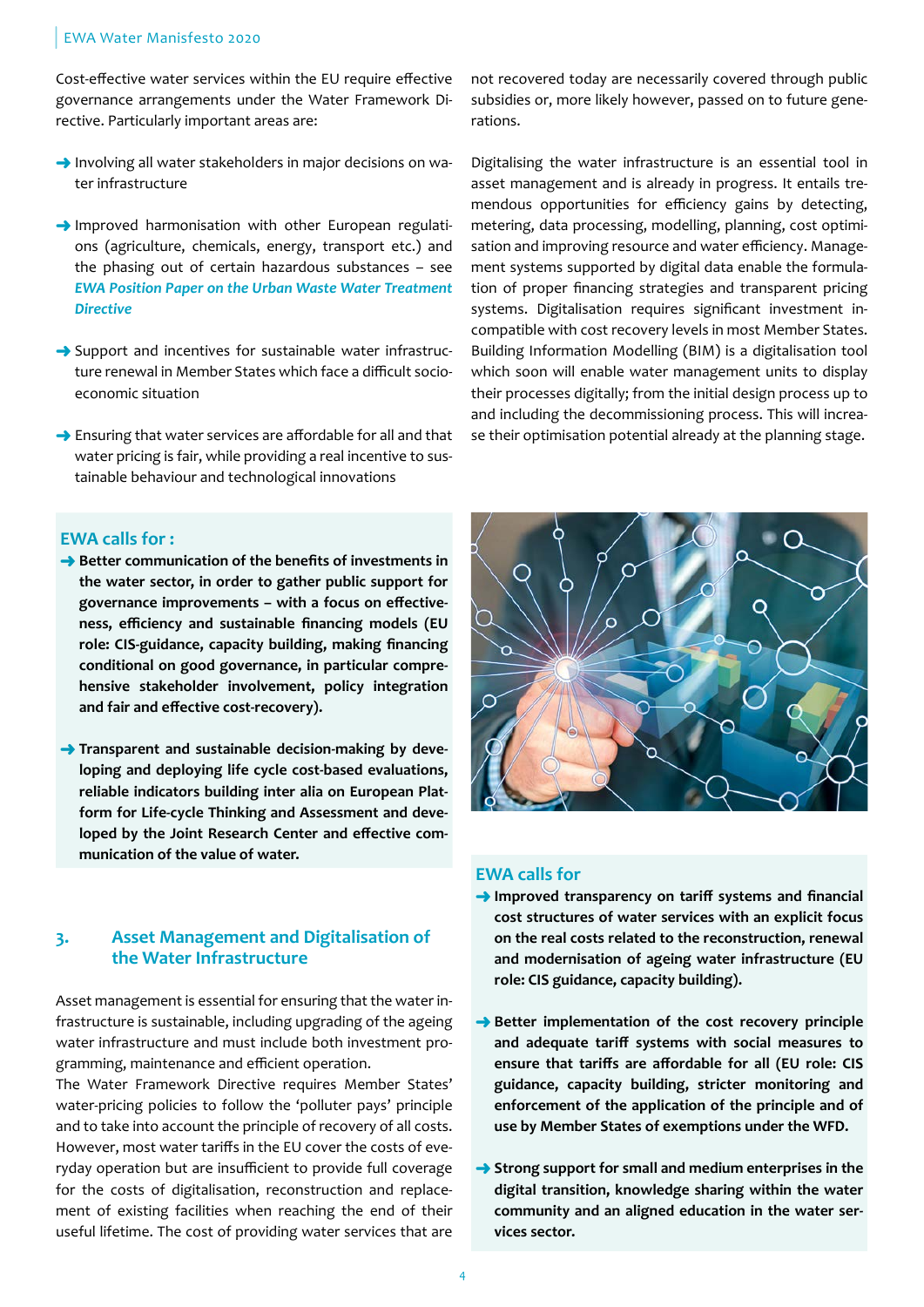# **4. Boosting Water Demand Management**

Water management in Europe has so far mainly focused on improving the supply of water. To respond to ever increasing population growth, urbanization, and climate change effects on the water cycle it is becoming urgent to focus also on managing demand for water and integrating water management into the circular economy.

This situation calls for measures targeting the behaviour at individual, institutional, and sector level. Only by changes in the mindset of the users can the demand for water be reduced. This requires new ways of communication and dissemination of the water quality and quantity challenges societies are facing, as well as incentives for the users to save and reuse water and public education to influence the demand. Furthermore, it requires new technologies and measures which enable water efficiency and water saving at different levels such as low-water washing machines and low-flow toilets, new washing enzymes, new water saving irrigation methods, adjustment or replacement of industrial technologies, etc.

Moreover, at regulatory and political level, changes are needed to boost water demand management. First of all, proper metering of the of the water consumption must be in place. Secondly, measures to reduce water use have to be put in place, particularly in areas with permanent or seasonal water scarcity. Last but not least, water pricing has to be adjusted without compromising the concept of water as a common good. Safe water should be available for all, however, it is evident that water which has no price will not be considered a valuable resource. The price level set on water should provide an effective incentive for all to save water in order to save money.

Measures to reduce water use could include e.g. restrictions on the use of drinking water for gardening, washing cars, washing streets, flushing toilets and similar purposes, possibly supplemented with incentives replacement of drinking water for these purposes with other sources of water. Furthermore, other measures such as assessment of water needs and water quality needs and direct or indirect impact on other water users by licensing authorities before authorising abstractions of ground or surface water for industrial or agricultural purposes are necessary.

In water demand management, incentives and technologies for increased water efficiency go hand in hand with new knowledge, education of citizens and regulatory restrictions of water use. Water will be saved by changing the behaviour of people. Moreover, focus created on water reuse and diversification of the water supply to produce water with a quality fit for the purpose are just as important. Part of this scheme is the use of other alternative water sources for water supply.



Foto: © fovito / Fotolia

# **EWA calls for**

- **→** Increased focus on public education on water challen**ges at all levels and on developing new technologies which enable the realization of peoples' and society's ambitions to save and reuse water, and of increased water efficiency in the water consuming sectors.**
- **→ Reducing water consumption e.g. through restrictions on the use of drinking water for gardening, washing cars, washing streets, flushing toilets and similar purposes, supplemented with incentives to replace the use of drinking water for these purposes with other sources of water.**
- **Assessment by licensing authorities of water needs and water quality needs and direct or indirect impacts on other water users before authorising abstractions of ground or surface water for industrial or agricultural purposes.**
- **→** Diversifying the water supply and the efforts to intro**duce new water sources such as rainwater, storm water, and reclaimed wastewater in the water supply, at the same time ensuring that water is produced with a quality fit for purpose (EU role: CIS-guidance, capacity building, priority in EU funding instruments).**